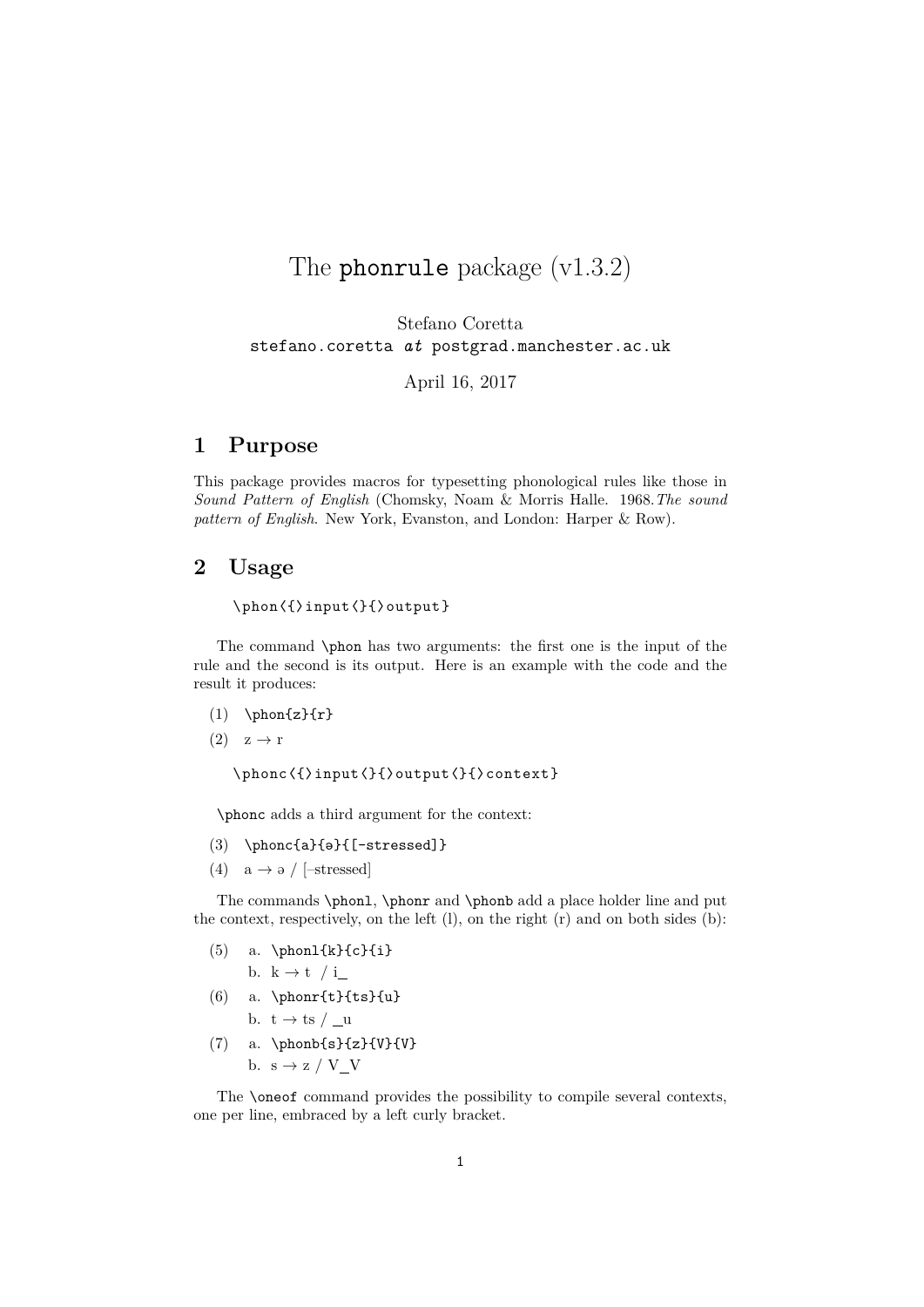$(8)$  \phonc{t}{ts}{ \oneof{ \phold i \\ \phold u}  $\lambda$  $(9)$  t  $\rightarrow$  ts /  $\int_{a}$   $\frac{1}{a}$ u

The \phonfeat command allows you to insert feature specifications. The possible values are [c] for centre (the default), [l] for left-aligned, and [r] for right-aligned.

(10) \n
$$
\rho(t) {\mathbf{t} s} {\n 0 }\n} \n \n \rho(t) {\n 0 }\n \rho(t) {\n 0 }\n \n + \rho(t) {\n 1 }\n \n + \rho(t) {\n 1 }\n}
$$
\n(11) \n
$$
t \rightarrow ts / - \begin{bmatrix} -\text{constant} \\ +\text{input} \\ +\text{front} \end{bmatrix}
$$

\phold typesets a place holder line. You can nest oneof and phonfeat commands for complex rules. The oneof command accepts an optional argument which tells the alignment of the context.

(12) \n
$$
\rho c\{x\}\{y\}\{\\rho \neq 0\}
$$
\n
$$
\rho d z \ \setminus
$$
\n
$$
\rho f = 1 \ \rho f
$$
\n
$$
\rho f = 1 \ \rho f
$$
\n
$$
\rho f = 1 \ \rho f
$$
\n
$$
\rho f = 1 \ \rho f
$$
\n
$$
\rho f = 1 \ \rho f
$$
\n
$$
\rho f = 1 \ \rho f
$$
\n
$$
\rho f = 1 \ \rho f
$$
\n
$$
\rho f = 1 \ \rho f
$$
\n
$$
\rho f = 1 \ \rho f
$$
\n
$$
\rho f = 1 \ \rho f
$$
\n
$$
\rho f = 1 \ \rho f
$$
\n
$$
\rho f = 1 \ \rho f
$$
\n
$$
\rho f = 1 \ \rho f
$$
\n
$$
\rho f = 1 \ \rho f
$$
\n
$$
\rho f = 1 \ \rho f
$$
\n
$$
\rho f = 1 \ \rho f
$$
\n
$$
\rho f = 1 \ \rho f
$$
\n
$$
\rho f = 1 \ \rho f
$$
\n
$$
\rho f = 1 \ \rho f
$$
\n
$$
\rho f = 1 \ \rho f
$$
\n
$$
\rho f = 1 \ \rho f
$$
\n
$$
\rho f = 1 \ \rho f
$$
\n
$$
\rho f = 1 \ \rho f
$$
\n
$$
\rho f = 1 \ \rho f
$$
\n
$$
\rho f = 1 \ \rho f
$$
\n
$$
\rho f = 1 \ \rho f
$$
\n
$$
\rho f = 1 \ \rho f
$$
\n
$$
\rho f = 1 \ \rho f
$$
\n
$$
\rho f = 1 \ \rho f
$$
\n
$$
\rho f = 1 \ \rho f
$$
\n
$$
\rho f = 1 \ \rho f
$$
\n
$$
\rho f = 1 \ \rho f
$$
\n
$$
\rho f = 1 \ \rho f
$$
\n
$$
\rho f = 1 \ \rho f
$$
\n
$$
\rho f = 1 \ \rho f
$$
\n
$$
\rho f = 1 \ \rho f
$$
\n
$$
\rho f = 1 \ \rho f
$$
\n
$$
\rho f =
$$

You can use **\env, \envl, \envr, \envb** for rules with more than one output: these commands typeset only the different outputs with their respective environments. The possible values are  $[c]$  for centre (the default),  $[1]$  for leftaligned, and [r] for right-aligned. The following example shows the use of the optional argument with [l]. The \env, \envl, \envr, \envb have a starred version to be used when an optional argument is set in \oneof.

(14) \phon{x}{\oneof[l]{ \envr\*{w}{z} \\ \envl\*{v}{\phonfeat{ +feature x \\−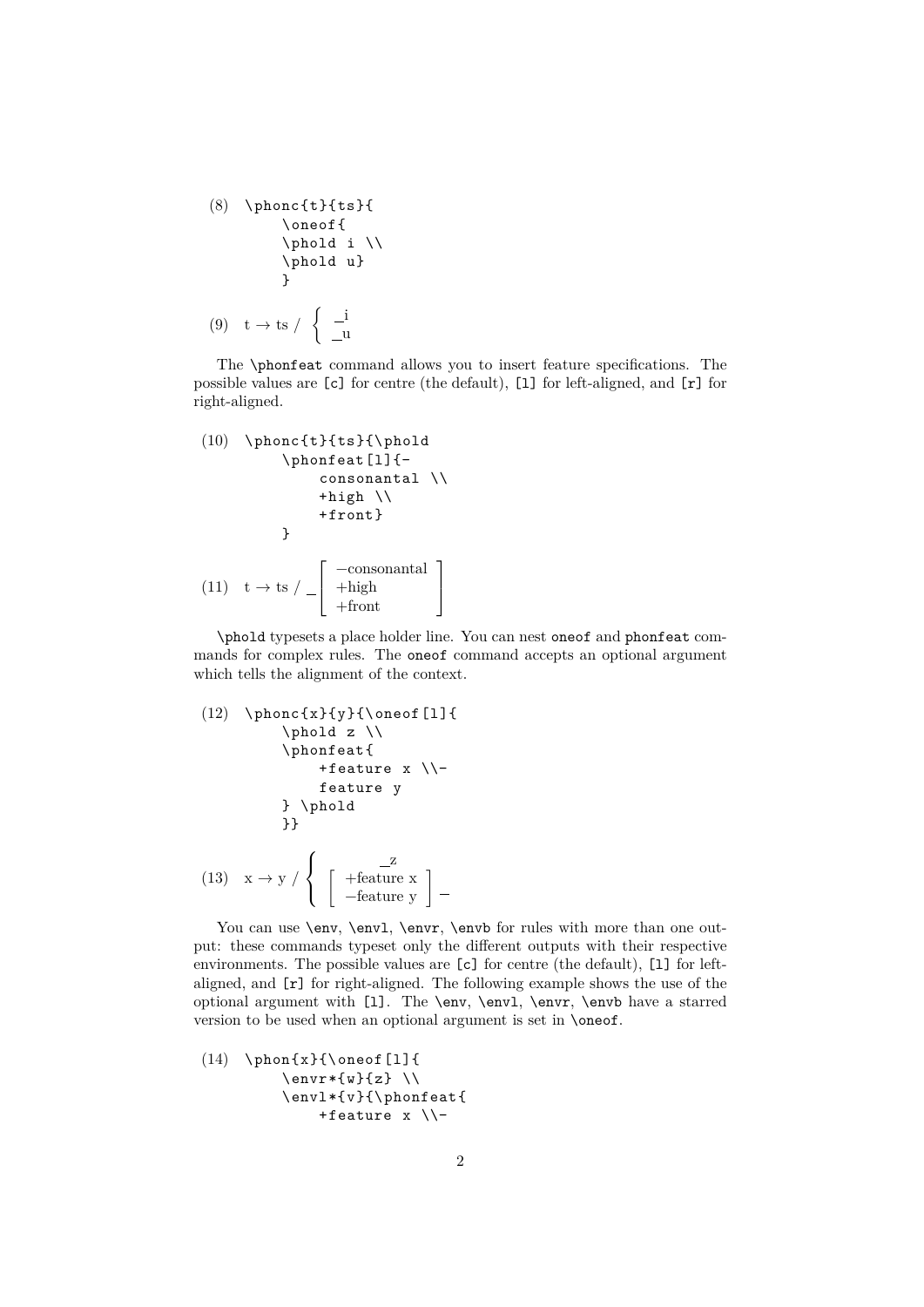feature y  
\n
$$
\{\n\begin{array}{c}\n\text{feature } y \\
\text{+} \\
\text{0: } x \to \begin{cases}\n\text{w} / \text{ } \begin{array}{c}\n\text{z} \\
\text{v} / \text{ } \end{array} \\
\text{[} \\
\text{[} \\
\text{[} \\
\text{[} \\
\text{[} \\
\text{[} \\
\text{[} \\
\text{[} \\
\text{[} \\
\text{[} \\
\text{[} \\
\text{[} \\
\text{[} \\
\text{[} \\
\text{[} \\
\text{[} \\
\text{[} \\
\text{[} \\
\text{[} \\
\text{[} \\
\text{[} \\
\text{[} \\
\text{[} \\
\text{[} \\
\text{[} \\
\text{[} \\
\text{[} \\
\text{[} \\
\text{[} \\
\text{[} \\
\text{[} \\
\text{[} \\
\text{[} \\
\text{[} \\
\text{[} \\
\text{[} \\
\text{[} \\
\text{[} \\
\text{[} \\
\text{[} \\
\text{[} \\
\text{[} \\
\text{[} \\
\text{[} \\
\text{[} \\
\text{[} \\
\text{[} \\
\text{[} \\
\text{[} \\
\text{[} \\
\text{[} \\
\text{[} \\
\text{[} \\
\text{[} \\
\text{[} \\
\text{[} \\
\text{[} \\
\text{[} \\
\text{[} \\
\text{[} \\
\text{[} \\
\text{[} \\
\text{[} \\
\text{[} \\
\text{[} \\
\text{[} \\
\text{[} \\
\text{[} \\
\text{[} \\
\text{[} \\
\text{[} \\
\text{[} \\
\text{[} \\
\text{[} \\
\text{[} \\
\text{[} \\
\text{[} \\
\text{[} \\
\text{[} \\
\text{[} \\
\text{[} \\
\text{[} \\
\text{[} \\
\text{[} \\
\text{[} \\
\text{[} \\
\text{[} \\
\text{[} \\
\text{[} \\
\text{[} \\
\text{[} \\
\text{[} \\
\text{[} \\
\text{[} \\
\text{[} \\
\text{[} \\
\text{[} \\
\text{[} \\
\text{[} \\
\text{[} \\
\text{[} \\
\text{[} \\
\text{[} \\
\text{[} \\
\text{[} \\
\text{[} \\
\text{[} \\
\text{[} \\
\text{[} \\
\text{[} \\
\text{[} \\
\text{[} \\
\text{[
$$

# **3 Change log**

## **v1.3.2 - 2017-04-16**

#### **Added**

• optional argument for text alignment in \phonfeat command

#### **v1.3.1 - 2017-01-02**

#### **Added**

• needs T<sub>E</sub>X format L<sup>AT</sup>E<sup>X2e</sup>

#### **Removed**

- \makeatletter
- unused definition

# **v1.3.0 - 2016-12-26**

#### **Added**

- optional argument for text alignment in \oneof command
- starred version of the \env command family for use with optional argument in \oneof

#### **Changed**

- definition of \phon command family
- header of phonrule.sty
- extension of README, now .md

#### **Removed**

• package ragged2e

## **v1.2.0**

#### **Added**

• ragged2e package for \Centering command